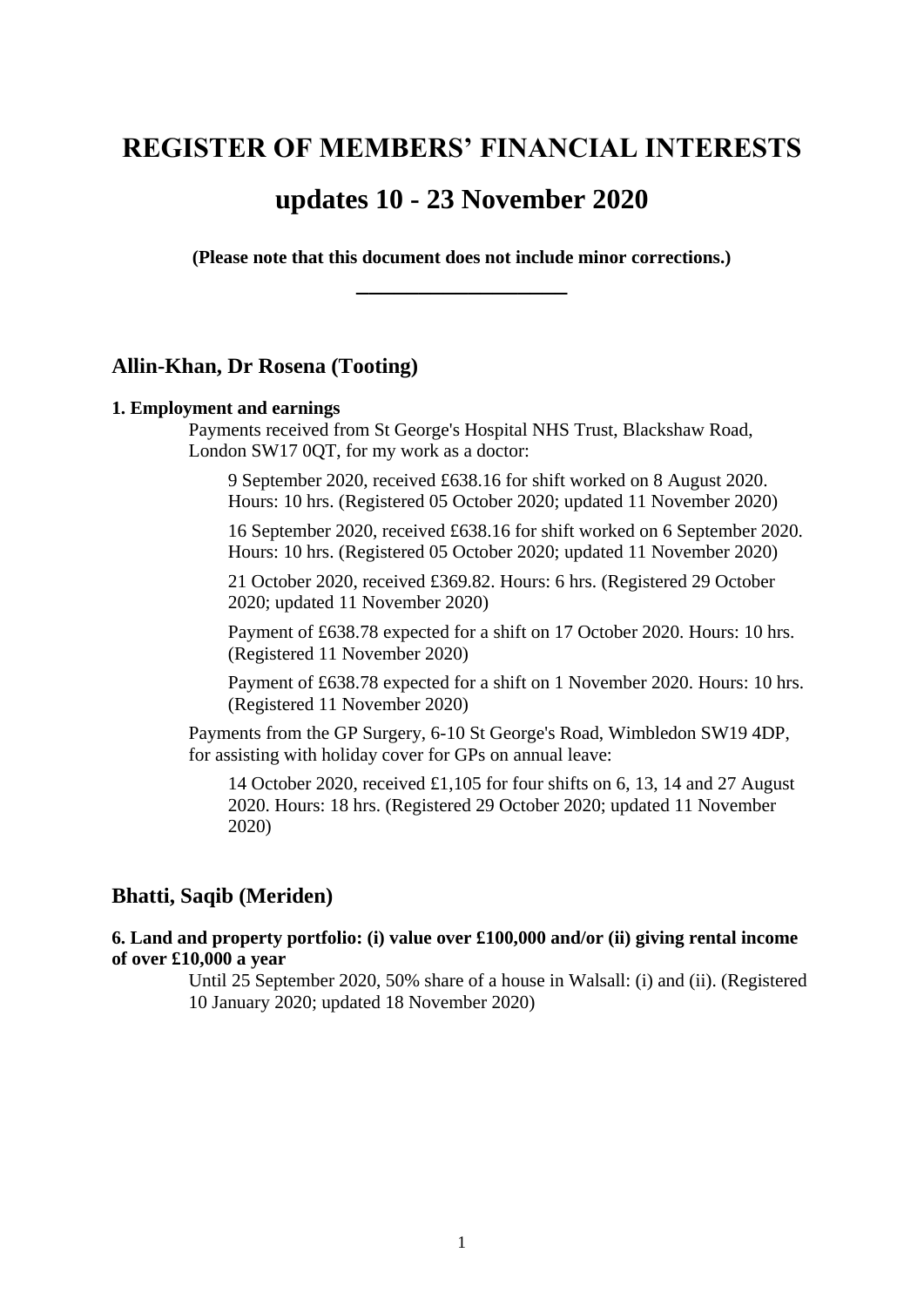# **Blunt, Crispin (Reigate)**

### **1. Employment and earnings**

Payments from Ipsos MORI, 3 Thomas More Square, London E1W 1YW, for surveys:

3 September 2020, received £250. Hours: 1.5 hrs. (Registered 20 November 2020)

£200 expected for a survey on 26 November 2020. Hours: 1.5 hrs. (Registered 20 November 2020)

# **Brennan, Kevin (Cardiff West)**

### **1. Employment and earnings**

Fees received for appearing as part of the parliamentary rock band 'MP4' in the Matt Forde Live Christmas Show, produced by Avalon productions, 4A Exmoor St, London W10 6BD:

13 November 2020, received £960.28 for rehearsals and performance on 18 December 2019. Hours: 7 hrs in total. (Registered 23 November 2020)

# **Bridgen, Andrew (North West Leicestershire)**

### **1. Employment and earnings**

Payments from Open Dialogus Ltd, 14 London Street, Andover SP11 6UA, for writing articles:

17 November 2020, received £500 for writing four articles (£125 each). Hours: 4 hrs in total. (Registered 18 November 2020)

# **Bristow, Paul (Peterborough)**

### **1. Employment and earnings**

4 November 2020, received £500 from Invest in Education, 85 Great Portland Street, First Floor, London W1W 7LT, for speaking and participating in a workshop on politics. Hours: 8 hrs. (Registered 11 November 2020)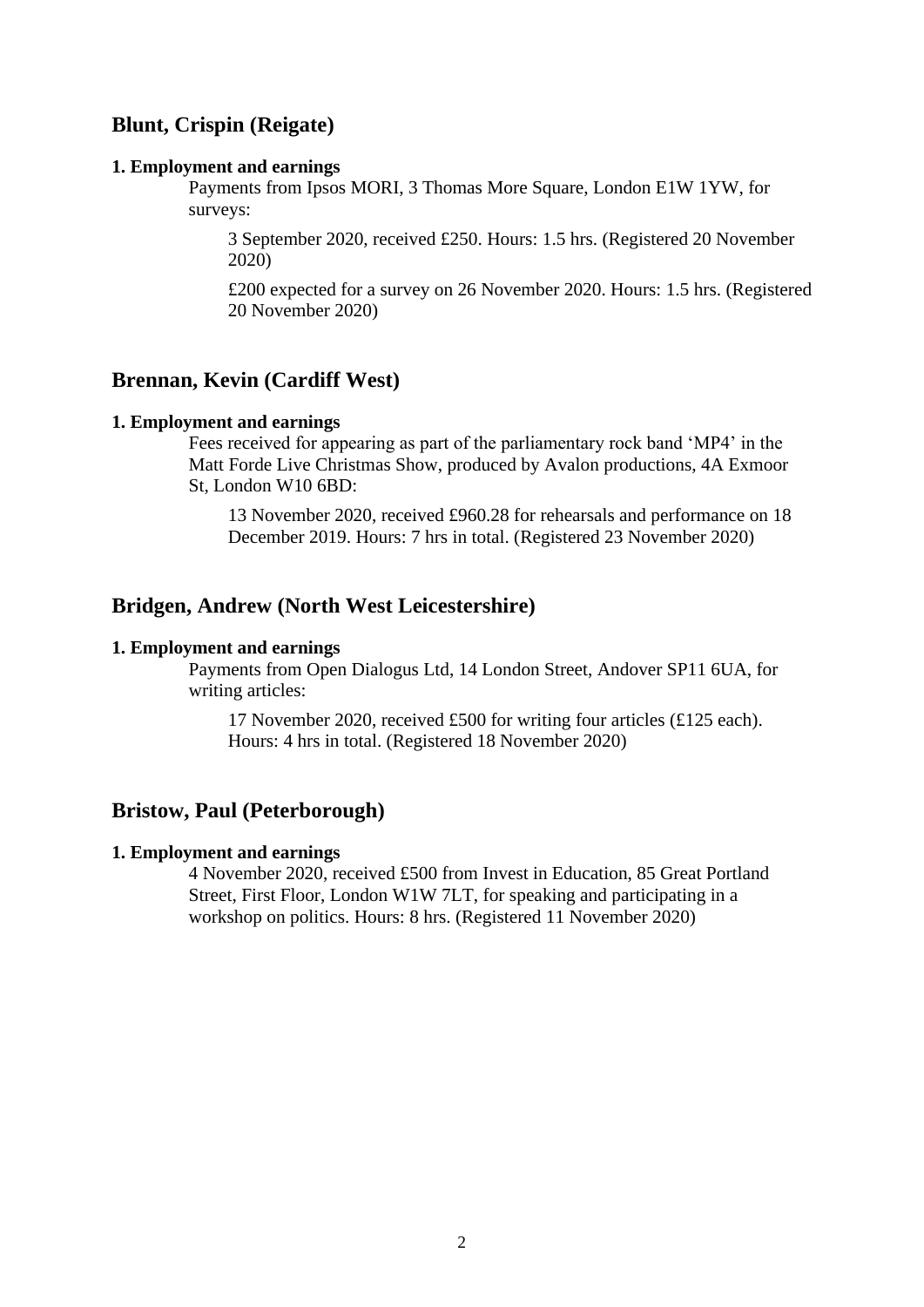# **Bruce, Fiona (Congleton)**

### **1. Employment and earnings**

Fiona Bruce and Co LLP; solicitors practice. Address: Justice House, 3 Grappenhall Rd, Stockton Heath, Warrington WA4 2AH. Consultancy fees received:

31 January 2020, received £91,901.80 to meet tax liability. Hours: 8 hrs. (Registered 26 February 2020; updated 10 November 2020)

31 July 2020, received £65,440.37 to meet tax liability, plus £5,000 drawings. Hours: 6 hrs. (Registered 24 August 2020; updated 10 November 2020)

# **Bryant, Chris (Rhondda)**

#### **1. Employment and earnings**

Payments received via United Agents, 12-26 Lexington Street, London W1F 0LE:

18 November 2020, received £8,200 as an advance on publication from Bloomsbury Publishing Plc, 50 Bedford Square, London, WC1B 3DP. Hours: impossible to calculate. (Registered 19 November 2020)

# **Caulfield, Maria (Lewes)**

#### **1. Employment and earnings**

Registered nurse at Royal Marsden Hospital, Fulham Road, London SW1 6JJ:

6 November 2020, received £22.35. Hours: 2 hrs. (Registered 10 November 2020)

# **Cherry, Joanna (Edinburgh South West)**

### **1. Employment and earnings**

From 3 September 2020 until further notice, weekly column for the National. I will receive £150 for each column from Newsquest Ltd, Loudwater Mill, Station Road, High Wycombe HP10 9TY. First payment expected on 1 December 2020. Hours: approx. 4 hrs a week. Payments for previous columns are listed below. (Registered 18 November 2020)

16 March 2020, received £150 for a column. Hours: approx. 4 hrs. (Registered 18 November 2020)

14 April 2020, received £600 for four columns. Hours: approx. 16 hrs in total. (Registered 18 November 2020)

26 May 2020, received £150 for a column. Hours: approx. 4 hrs. (Registered 18 November 2020)

15 June 2020, received £750 for five columns. Hours: approx. 20 hrs in total. (Registered 18 November 2020)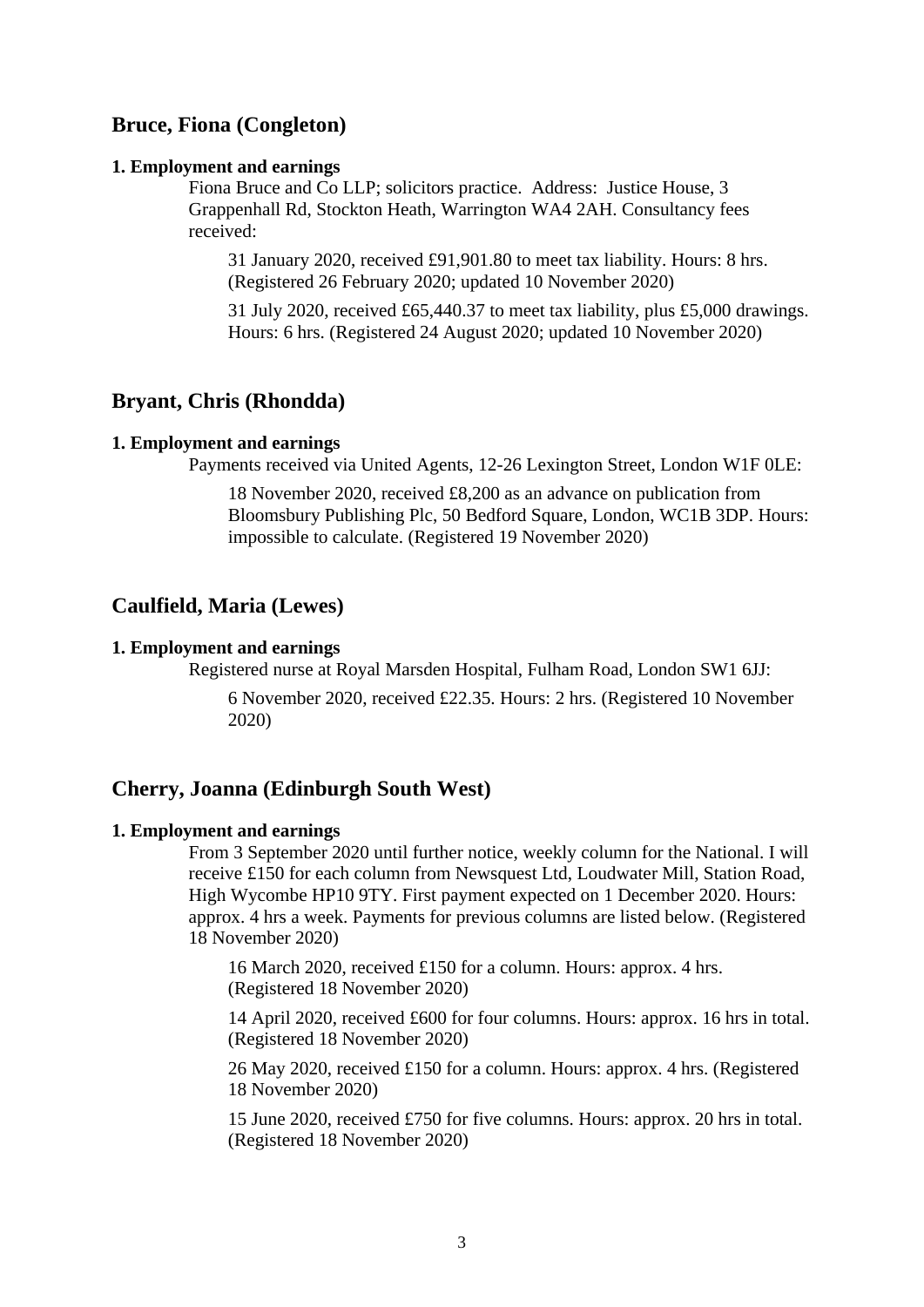### **8. Miscellaneous**

Along with Jo Maugham QC and Vince Dale, from 8 September 2019 to May 2020 I was part of legal action in the Court of Session which was intended to ensure that the Prime Minister complies with the EU Withdrawal (No.2) Act (known as the Benn Act). The action was funded by Vince Dale. (Registered 21 October 2019; updated 18 November 2020)

# **Clifton-Brown, Sir Geoffrey (The Cotswolds)**

### **1. Employment and earnings**

Partner in East Beckham partnership, engaged in arable farming in Norfolk. I have the use of a car belonging to the partnership, value £4,500 in 2020-21. (Updated 19 March 2014, 31 October 2019 and 11 November 2020)

# **Cooper, Daisy (St Albans)**

### **8. Miscellaneous**

From 10 March 2020, Vice President (unpaid) of the Local Government Association (LGA), which works with councils to support, promote and improve local government. (Registered 20 November 2020)

# **Costa, Alberto (South Leicestershire)**

# **2. (a) Support linked to an MP but received by a local party organisation or indirectly via a central party organisation**

Name of donor: Maurizio Bragagni Address of donor: private Amount of donation or nature and value if donation in kind: £2,000 Donor status: individual (Registered 17 November 2020)

# **Cox, Mr Geoffrey (Torridge and West Devon)**

### **1. Employment and earnings**

Payments from the Khan Partnership Solicitors, 48-49 Russell Square, London WC1B 4JP:

21 October 2020, received £22,500 for legal services provided in August 2020. Hours: 27 hrs approx. (Registered 13 November 2020)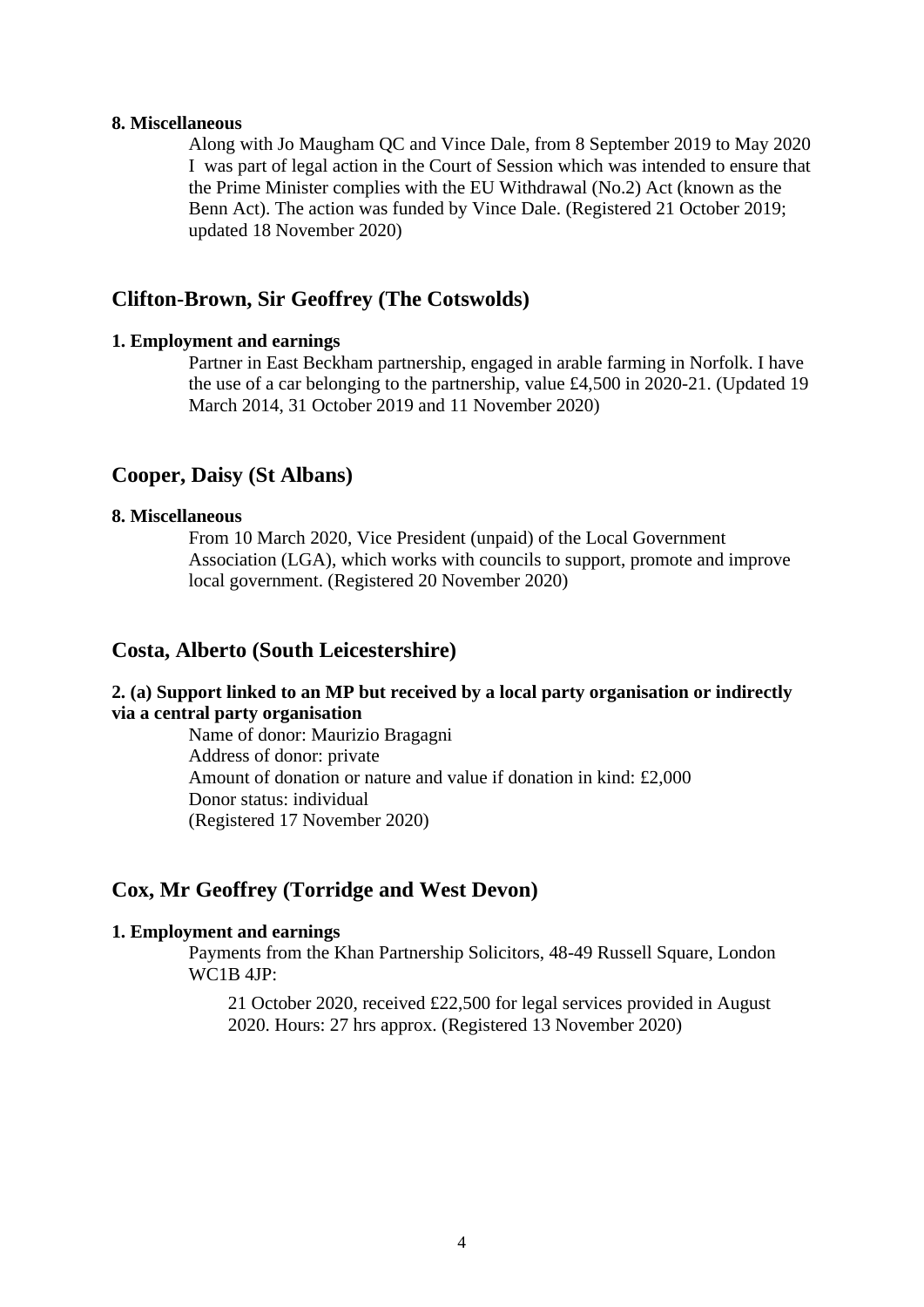# **Cummins, Judith (Bradford South)**

#### **1. Employment and earnings**

Payments from Savanta ComRes, 3 Melville Street, Edinburgh EH3 7P, for surveys:

30 March 2020, received £75. Hours: 45 mins. (Registered 10 November 2020)

11 May 2020, received £75. Hours: 45 mins. (Registered 10 November 2020)

20 May 2020, received £75. Hours: 45 mins. (Registered 10 November 2020)

5 August 2020, received £75. Hours: 45 mins. (Registered 10 November 2020)

9 September 2020, received £75. Hours: 45 mins. (Registered 10 November 2020)

28 October 2020, received £75. Hours: 45 mins. (Registered 10 November 2020)

Payments from YouGov, 50 Featherstone Street, London EC1Y 8RT, for surveys:

21 April 2020, received £100. Hours: 45 mins. (Registered 20 November 2020)

22 April 2020, received £50. Hours: 45 mins. (Registered 20 November 2020)

9 July 2020, received £70. Hours: 45 mins. (Registered 20 November 2020)

28 October 2020, received £100. Hours: 45 mins. (Registered 20 November 2020)

£60 expected for a survey on 20 November 2020. Hours: 45 mins. (Registered 20 November 2020)

Payments from Ipsos MORI, 3 Thomas More Square, London E1W 1YW, for surveys:

30 May 2020, received £300. Hours: 45 mins. (Registered 20 November 2020)

5 August 2020, received £250. Hours: 45 mins. (Registered 20 November 2020)

£200 expected for a survey on 20 November 2020. Hours: 1 hr. (Registered 20 November 2020)

# **Daly, James (Bury North)**

# **6. Land and property portfolio: (i) value over £100,000 and/or (ii) giving rental income of over £10,000 a year**

From 7 February 2020 until 2 October 2020, house in Huddersfield: (i). (Registered 11 March 2020; updated 17 November 2020)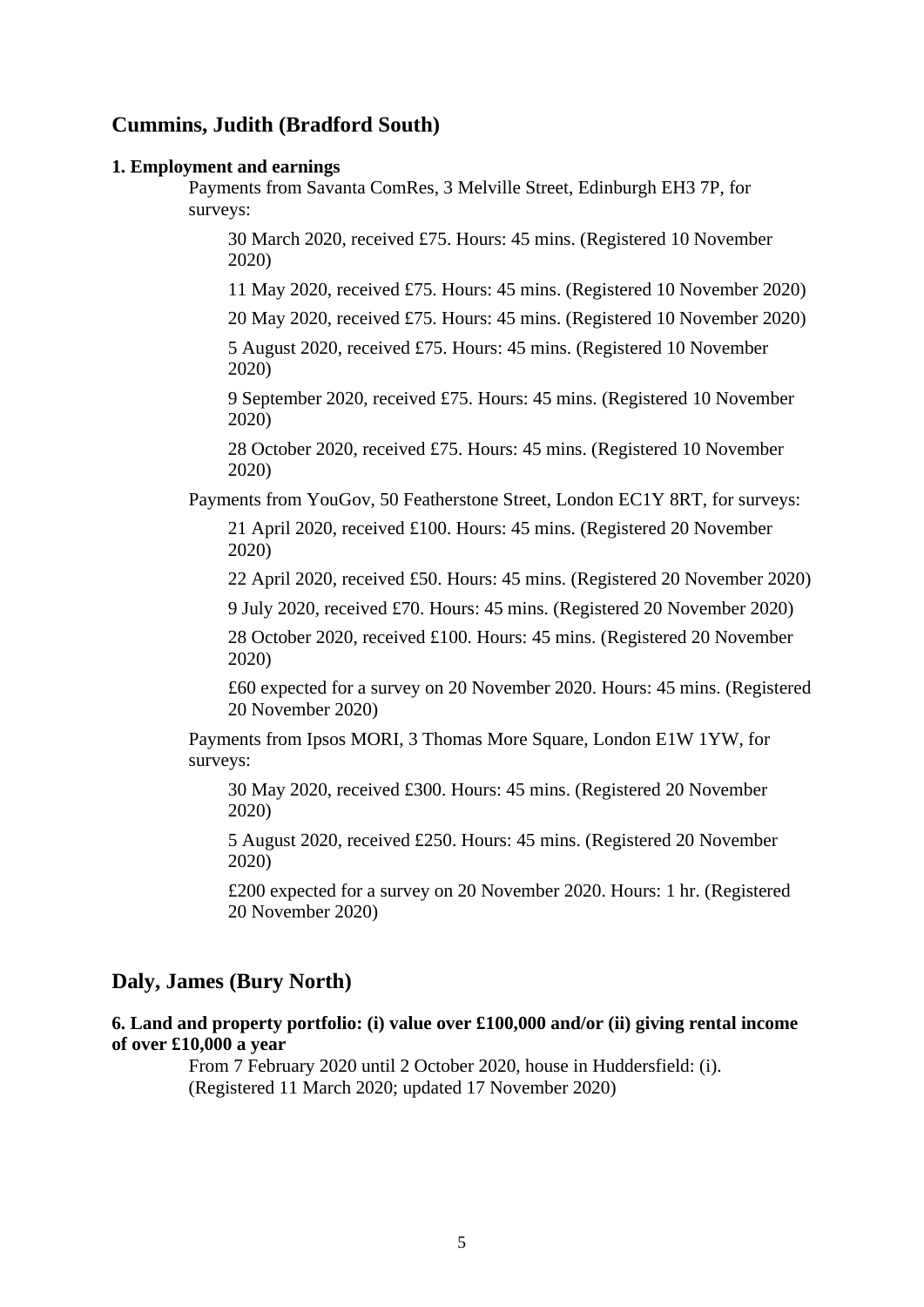# **Davies, Philip (Shipley)**

#### **1. Employment and earnings**

Payments from YouGov, 50 Featherstone Street, London EC17 8RT, for opinion surveys:

9 July 2020, received £70. Hours: 1 hr. (Registered 23 November 2020)

31 July 2020, received £100. Hours: 1 hr. (Registered 23 November 2020)

11 September 2020, received £100. Hours: 1 hr. (Registered 23 November 2020)

28 October 2020, received £100. Hours: 1 hr. (Registered 23 November 2020)

# **Duncan Smith, Sir Iain (Chingford and Woodford Green)**

### **1. Employment and earnings**

Payments for articles in the Daily Telegraph and Sunday Telegraph, 111 Buckingham Palace Rd, London SW1W 0DT:

3 November 2020, received £250 for an article published on 16 October 2020. Hours: 4 hrs. (Registered 10 November 2020)

3 November 2020, received £250 for an article published on 17 October 2020. Hours: 4 hrs. (Registered 10 November 2020)

# **Fell, Simon (Barrow and Furness)**

# **2. (b) Any other support not included in Category 2(a)**

Name of donor: The Cayzer Trust Company Ltd Address of donor: Cayzer House, 30 Buckingham Gate, London SW1E 6NN Amount of donation or nature and value if donation in kind: £7,500 Date received: 15 November 2020 Date accepted: 15 November 2020 Donor status: company, registration 04987694 (Registered 23 November 2020)

# **Garnier, Mark (Wyre Forest)**

### **1. Employment and earnings**

Payment of £300 expected from News UK, 1 London Bridge Street, London SE1 9GF, for an article for the Sunday Sun online written on 10 September 2020 and published on 13 September 2020. Hours: 1 hr. (Registered 23 November 2020)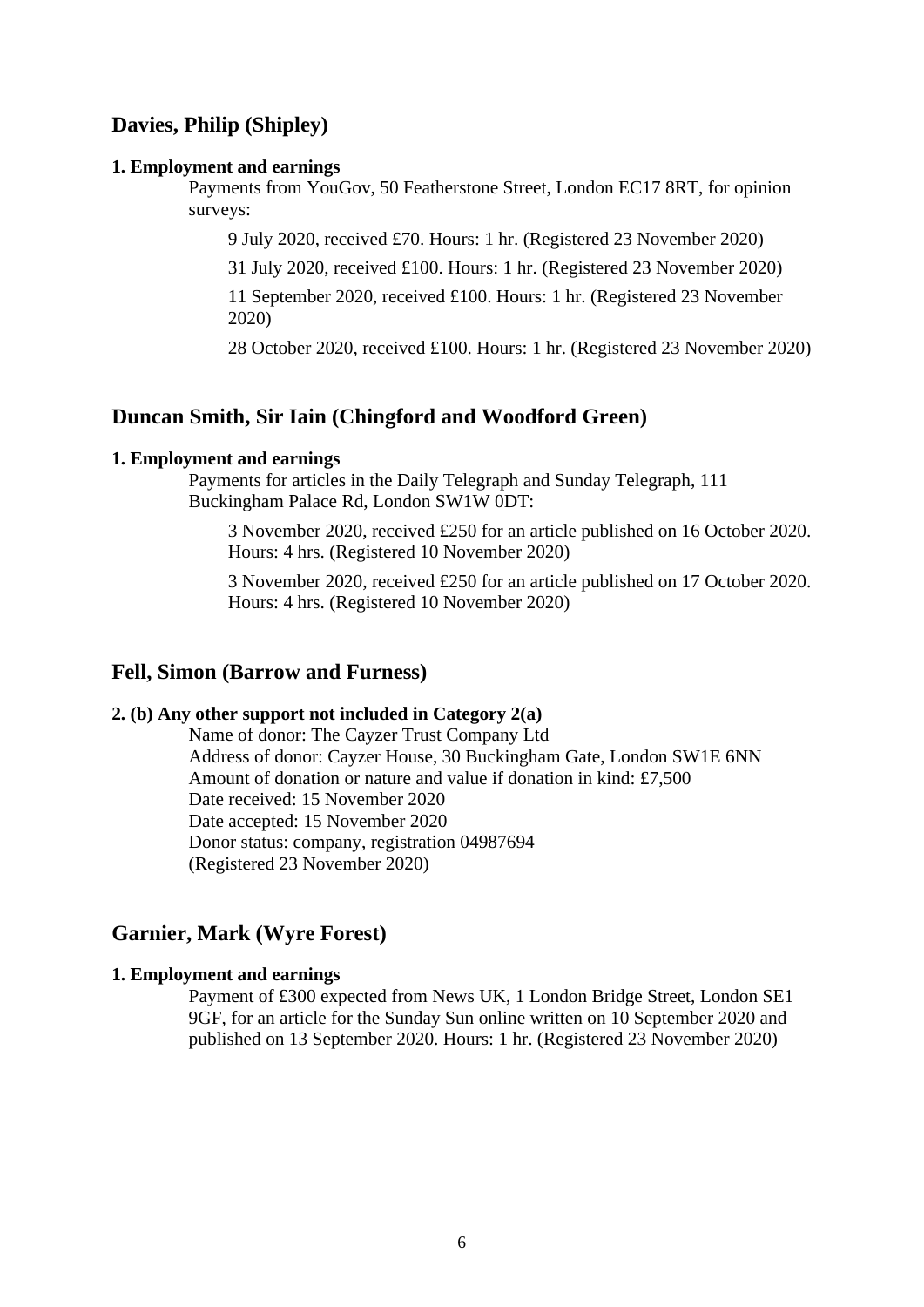# **Gove, Michael (Surrey Heath)**

### **2. (a) Support linked to an MP but received by a local party organisation or indirectly via a central party organisation**

Name of donor: The Dental Centre Address of donor: 19 Station Road, Addlestone, Surrey KT15 2AL Amount of donation or nature and value if donation in kind: £3,000 paid in monthly instalments of £250 a month from October 2020 to September 2021 Donor status: company, registration 05971338 (Registered 13 November 2020)

Name of donor: Strangers Gallery Dining Club Address of donor: Curzon House, Church Road, Windlesham GU20 6BH Amount of donation or nature and value if donation in kind: £5,000 Donor status: members' association (unincorporated) (Registered 20 November 2020)

# **Gray, James (North Wiltshire)**

### **1. Employment and earnings**

Payments from Savanta ComRes, 54 Bermondsey St, Bermondsey, London SE1 3UD:

30 March 2020, received £75. Hours: 15 mins. (Registered 18 November 2020)

4 June 2020, received £75. Hours: 15 mins. (Registered 18 November 2020)

30 July 2020, received £75. Hours: 15 mins. (Registered 18 November 2020)

9 September 2020, received £75. Hours: 15 mins. (Registered 18 November 2020)

29 October 2020, received £75. Hours: 15 mins. (Registered 18 November 2020)

Payments from YouGov, 50 Featherstone Street, London EC1Y 8RT, for completing online surveys:

28 October 2020, payment of £100. Hours: 30 mins. (Registered 23 November 2020)

# **Gwynne, Andrew (Denton and Reddish)**

### **8. Miscellaneous**

From 8 October 2020, an unpaid Director of the Great Britain China Centre, a nondepartmental public body established to support UK-China relations. (Registered 19 November 2020)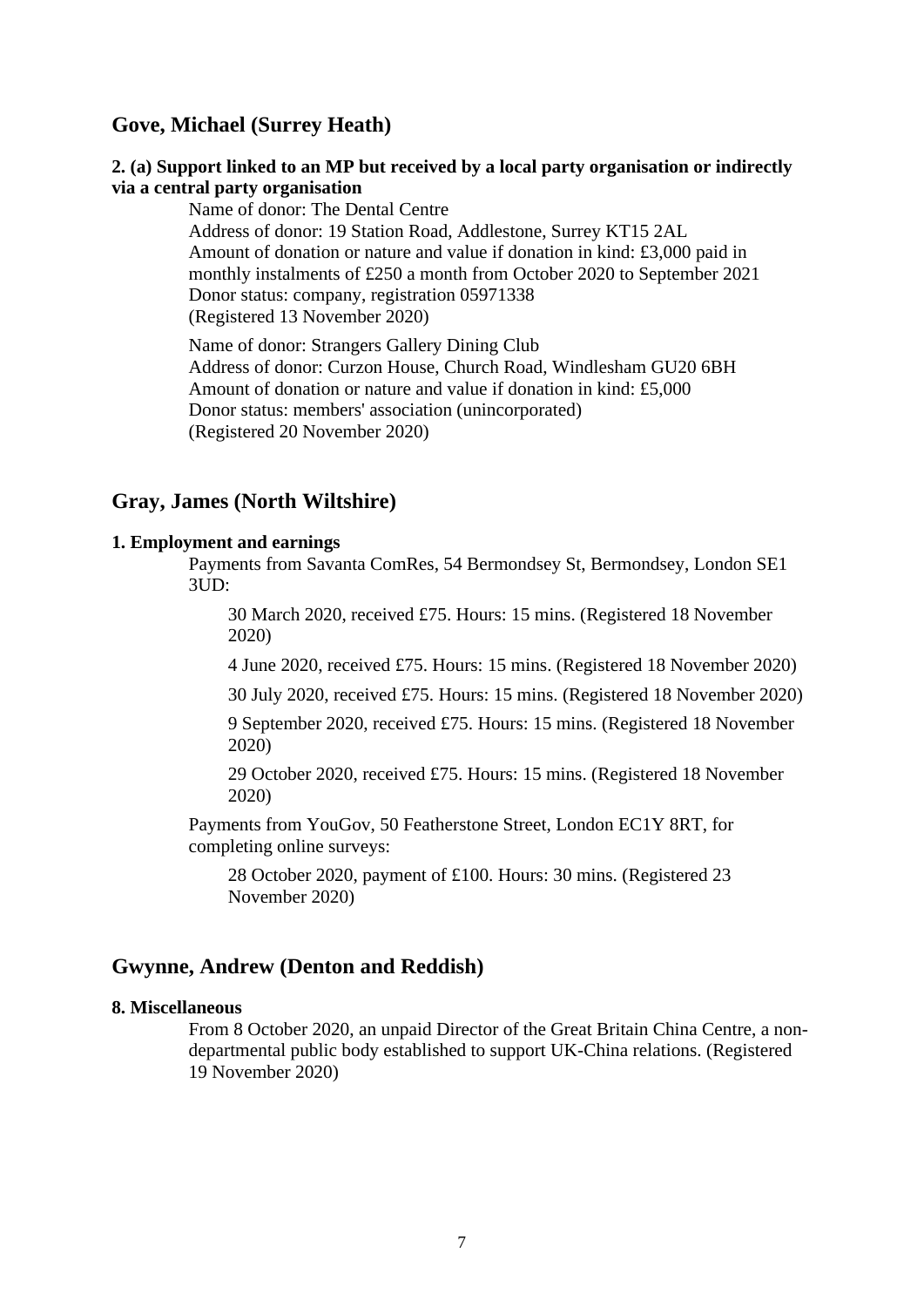# **Huq, Dr Rupa (Ealing Central and Acton)**

#### **1. Employment and earnings**

21 October 2020, received £150 from the Times, 1 London Bridge Street, London SE19GF, for an article. Hours: approx. 1.5 hrs. (Registered 16 November 2020)

# **Jarvis, Dan (Barnsley Central)**

### **1. Employment and earnings**

4 November 2020, received £180 from The University of Sheffield, Firth Court, Western Bank, Sheffield S10 2TN, for a speech delivered on 31 October 2020. Hours: 4 hrs including preparation. (Registered 10 November 2020)

# **Javid, Sajid (Bromsgrove)**

#### **1. Employment and earnings**

From 22 October 2020 until further notice, Adviser to C3.ai (enterprise AI software provider), 1300 Seaport Boulevard, Redwood City, California, CA 94063. For providing advice on the global economy, geo-politics and market opportunities, I receive £151,835 per annum, paid monthly. Hours: 80-96 hrs annually (10-12 days a year). I consulted ACoBA about this appointment. (Registered 10 November 2020)

# **Jenkin, Sir Bernard (Harwich and North Essex)**

#### **1. Employment and earnings**

Payments from the Telegraph Media Group Ltd, 111 Buckingham Palace Road, London SW1W 0DT, for articles for the Daily and Sunday Telegraph:

20 October 2020, received £600 for an article. Hours: 4 hrs. (Registered 10 November 2020)

### **Keeley, Barbara (Worsley and Eccles South)**

#### **1. Employment and earnings**

Fees from Savanta ComRes, 3 Melville Street, Edinburgh EH3 7PE, for responding to opinion research:

18 November 2020, fee of £75 donated to my local party. Hours: 45 mins. (Registered 18 November 2020)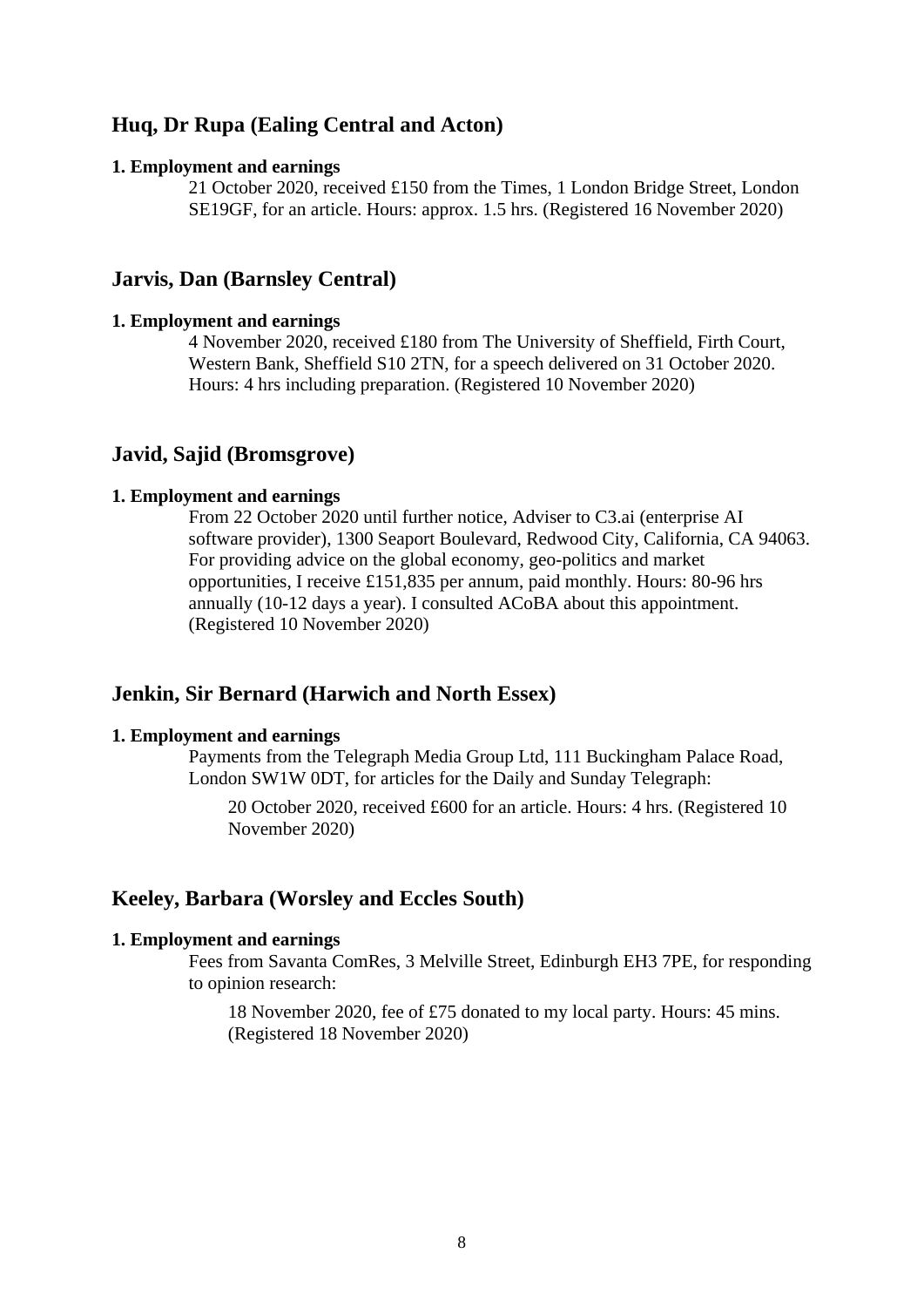# **Knight, Sir Greg (East Yorkshire)**

### **1. Employment and earnings**

Fees received for appearing as part of the parliamentary rock band 'MP4' in the Matt Forde Live Christmas Show, produced by Avalon productions, 4A Exmoor St, London W10 6BD:

13 November 2020, received £960.28 for rehearsals and performance on 18 December 2019. Hours: 7 hrs in total. (Registered 23 November 2020)

# **Lammy, Mr David (Tottenham)**

### **1. Employment and earnings**

Payments received via The Speaking Office, 25-27 Horsell Road, Highbury & Islington, London N5 1XL, for speaking engagements:

16 October 202, received £1,640 from Novartis Pharmaceuticals UK Limited, The WestWorks Building, 195 Wood Lane, London W12 7FQ, for a speaking event with Q&A as part of Novartis Oncology ONCO Festival 2020 on 8 September 2020. Hours: 2 hrs including preparation. (Registered 10 November 2020)

25 October 2020, received £3,280 from Lloyds of London, One Lime Street, London EC3M 7HA, for a discussion and Q&A for Black History Month on 12 October 2020. Hours: 3 hrs including preparation. (Registered 10 November 2020)

Payments from Global Radio, 30 Leicester Square, London WC2H 7LA:

27 October 2020, received £3,060 via Independent Talent Group, 40 Whitfield Street, Bloomsbury, London W1T 2RH, for guest presenting three shows on LBC on 19, 26 September and 3 October 2020. Hours: 13.5 hrs in total including preparation time (4.5 hrs per show). (Registered 11 November 2020)

# **Lewell-Buck, Mrs Emma (South Shields)**

### **8. Miscellaneous**

From 15 October 2015 until 29 October 2020, trustee of Feeding Britain; a charity concerned with food banks and access to food. (Registered 22 October 2015; updated 10 November 2020)

# **Lewer, Andrew (Northampton South)**

#### **1. Employment and earnings**

Payments from YouGov, 50 Featherstone Street, London EC1Y 8RT, for surveys: 28 October 2020, received £100. Hours: 30 mins. (Registered 20 November 2020)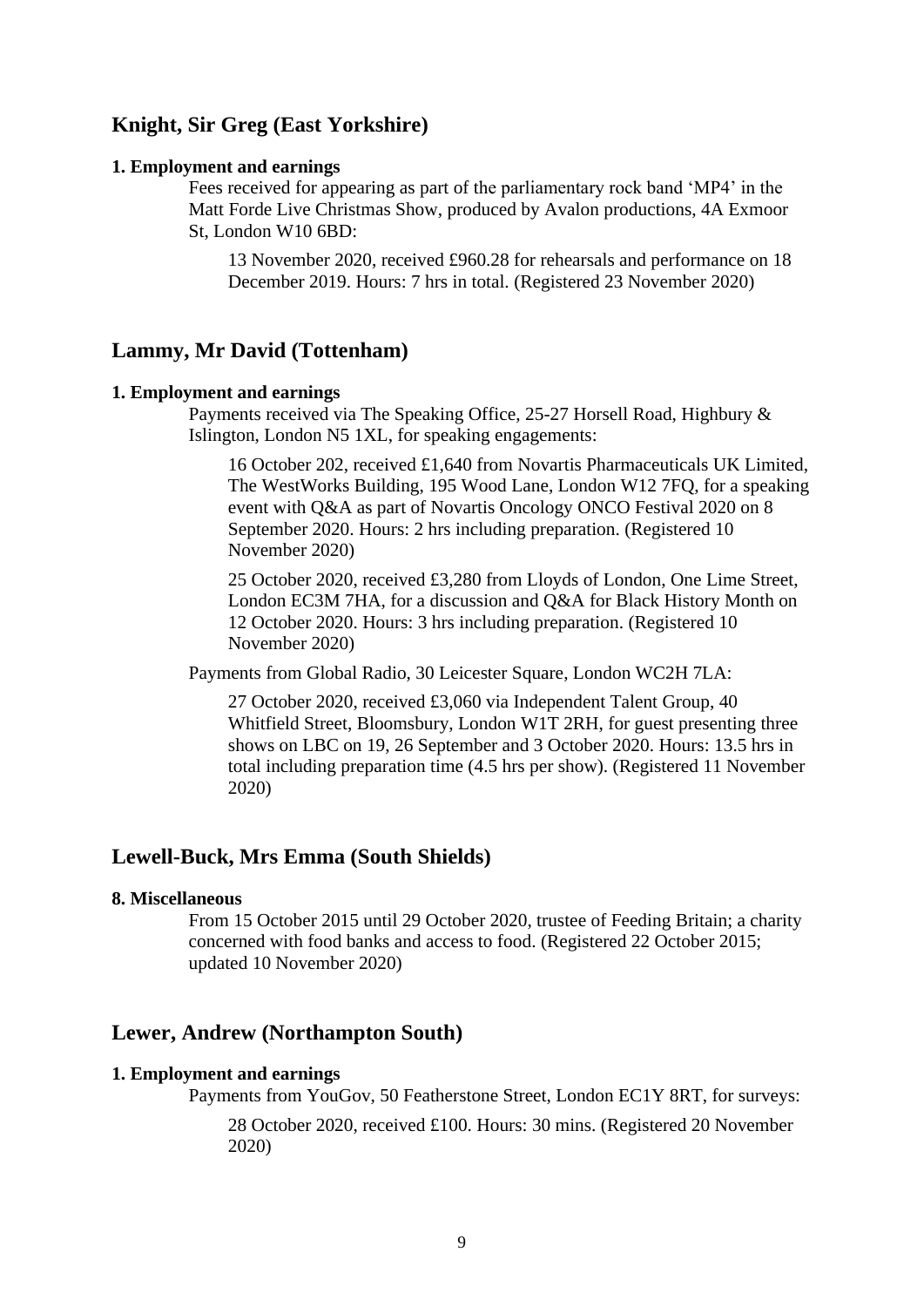# **Loughton, Tim (East Worthing and Shoreham)**

### **1. Employment and earnings**

11 November 2020, received £250 from Eden & Partners Ltd, Snells Cottage, The Green, Newick, Lewes BN8 4LA, for a training session for NHS professionals. Hours: 1.5 hrs. (Registered 13 November 2020)

# **Mackinlay, Craig (South Thanet)**

### **1. Employment and earnings**

Payments from Savanta ComRes, The Woolyard, 54 Bermondsey Street, London SE1 3UD, for surveys:

30 March 2020, payment of £75 for February Parliamentary Survey. Hours: 30 mins. (Registered 16 November 2020)

7 May 2020, payment of £75 for March Parliamentary Panel Survey. Hours: 30 mins. (Registered 16 November 2020)

30 July 2020, payment of £75 for May Parliamentary Panel Survey. Hours: 30 mins. (Registered 16 November 2020)

9 September 2020, payment of £75 for a Parliamentary Panel Survey. Hours: 30 mins. (Registered 16 November 2020)

23 October 2020, payment of £75 for a Parliamentary Panel Survey. Hours: 30 mins. (Registered 16 November 2020)

# **Mak, Alan (Havant)**

### **1. Employment and earnings**

28 October 2020, received £7,000 from Norton Rose Fulbright (law firm), 3 More London Riverside, London SE1 2AQ, for participation in a business seminar. Hours: 8 hrs including preparation. (Registered 16 November 2020)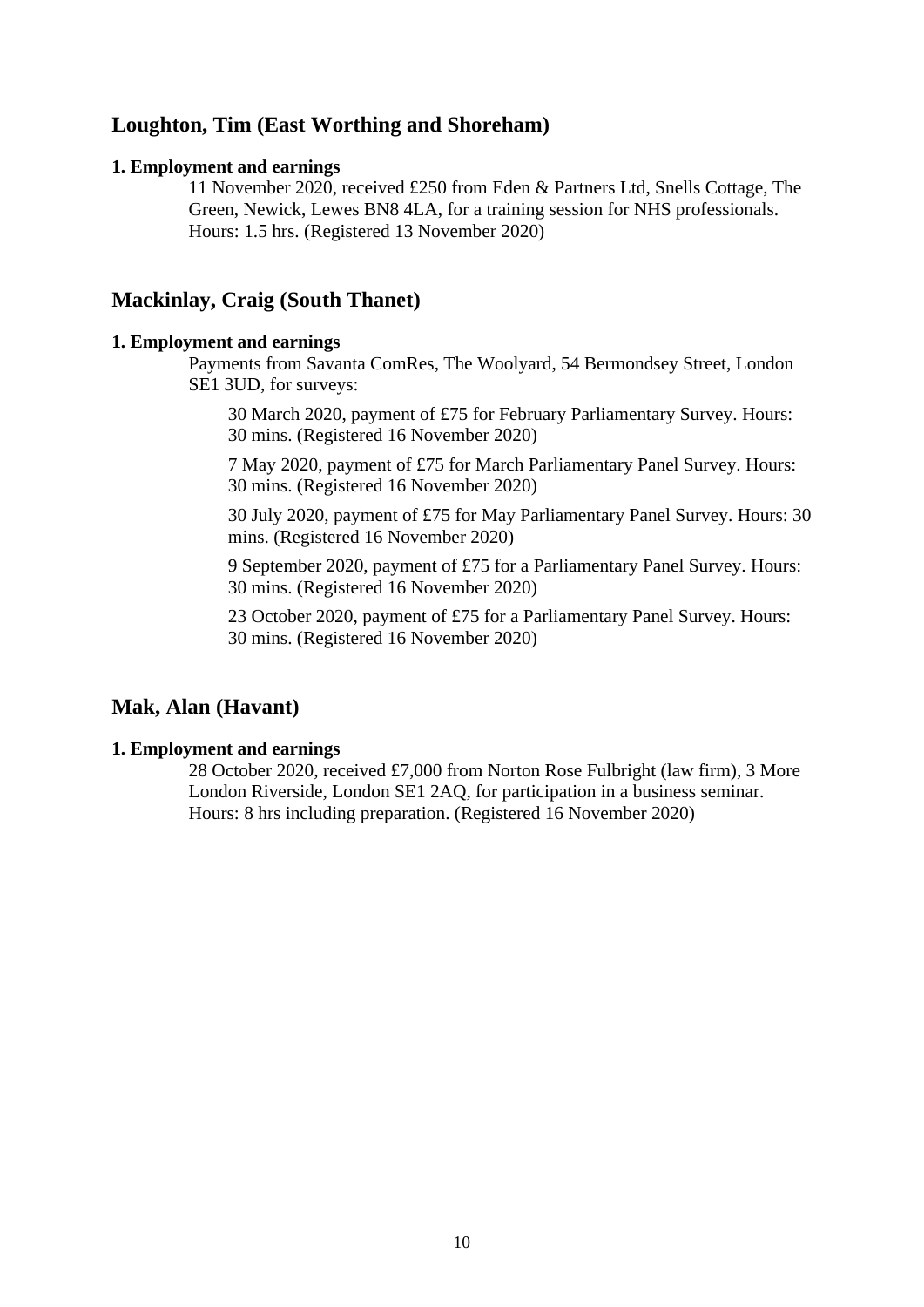# **May, Mrs Theresa (Maidenhead)**

#### **1. Employment and earnings**

From 4 December 2019, payments for my speaking engagements speeches are made, via Washington Speakers Bureau, 1663 Prince Street, Alexandria, VA 22314 (a speaking agency) to the Office of Theresa May Limited, of 1 Chamberlain Square, Birmingham B3 3AX. These sums are used to pay employees, maintain my ongoing involvement in public life and support my charitable work. From 1 September 2020 until further notice the Office of Theresa May Ltd pays me £85,000 a year for speaking engagements, with an expected commitment of 24 hours a month. I consulted ACoBA about these arrangements. (Registered 10 January 2020; updated 08 October 2020)

9 November 2020, received approx. £45,500 for a virtual speaking engagement from Lancaster Chamber of Commerce & Industry 325 Laudermilch Rd, Suite 103 Hershey, Pennsylvania 17033 via BRP Entertainment of 116 Cocoa Avenue, Hershey, PA. Hours: 6 hrs, including preparation. (Registered 11 November 2020)

# **Maynard, Paul (Blackpool North and Cleveleys)**

### **1. Employment and earnings**

From 9 November 2020 until further notice, Consultant to LINK Scheme Ltd (ATM network) as part of LINK's independent Consumer Council. Address: RSM Central Square, 5th Floor, 29 Wellington Street, Leeds LS1 4DL. I will receive £6,250 a year, to be paid biannually and direct to charity. Hours: 32 hrs a year (min. 4 days a year). (Registered 16 November 2020)

# **McGovern, Alison (Wirral South)**

# **2. (a) Support linked to an MP but received by a local party organisation or indirectly via a central party organisation**

Name of donor: Communication Workers Union Address of donor: 150 The Broadway, London SW19 1RX Amount of donation or nature and value if donation in kind: £2,000 in monthly instalments of £166.67 between September 2020 and August 2021 Donor status: trade union (Registered 11 November 2020)

# **Mohindra, Mr Gagan (South West Hertfordshire)**

### **1. Employment and earnings**

21 September 2020, received £250 from Ipsos MORI, 3 Thomas More Square, London E1W 1YW, for completing a survey. Hours: 1.5 hrs. (Registered 18 November 2020)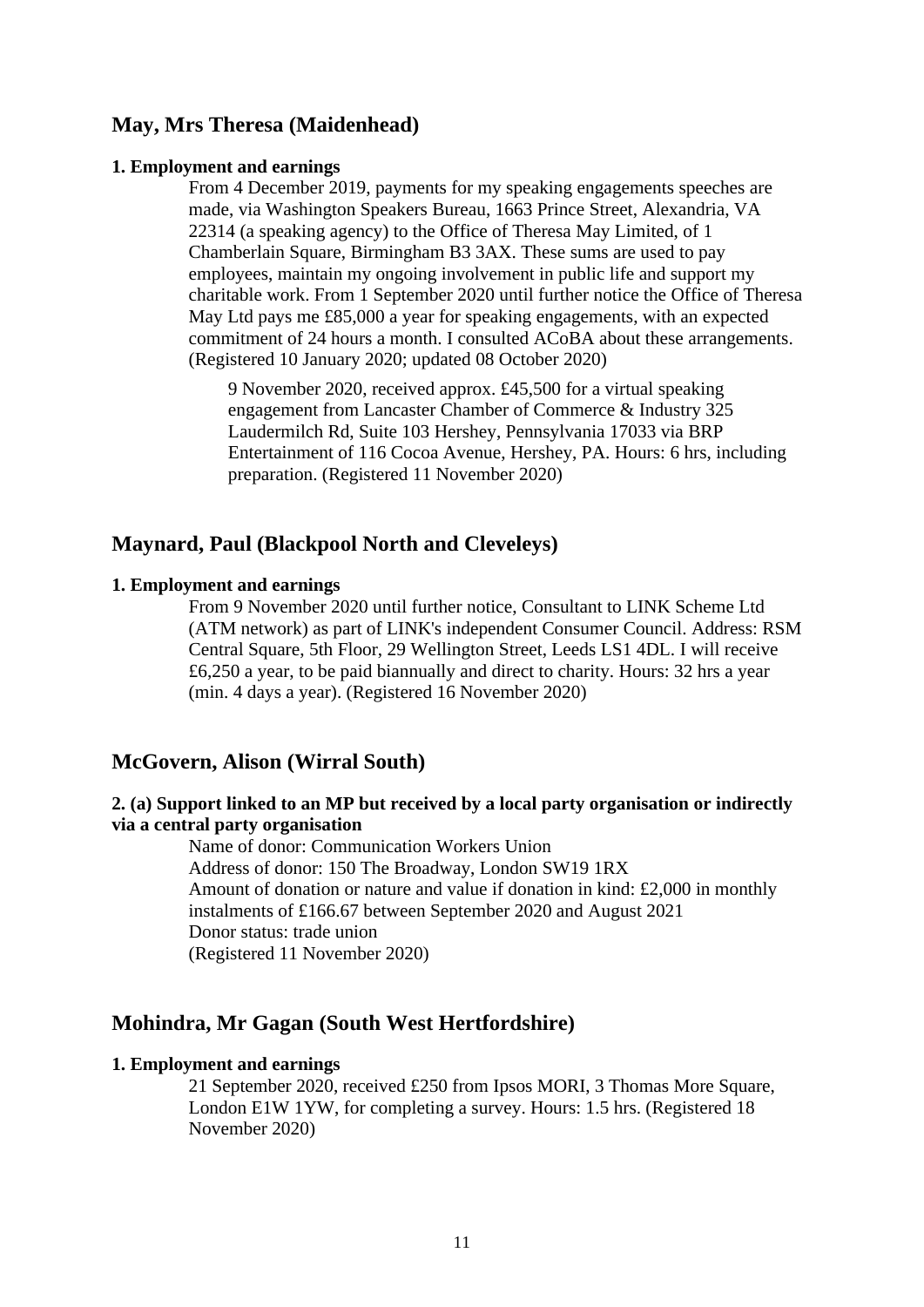# **Nandy, Lisa (Wigan)**

### **2. (a) Support linked to an MP but received by a local party organisation or indirectly via a central party organisation**

Name of donor: Communication Workers Union Address of donor: 150 The Broadway, Wimbledon, London SW19 1RX Amount of donation or nature and value if donation in kind: £2,000.04 per annum, paid in monthly instalments of £166.67 from September 2020 to August 2021, to Wigan Constituency Labour Party Donor status: trade union (Registered 10 November 2020)

# **Nici, Lia (Great Grimsby)**

### **2. (b) Any other support not included in Category 2(a)**

Name of donor: Ian McVeigh Address of donor: private Amount of donation or nature and value if donation in kind: £10,000 Date received: 8 October 2020 Date accepted: 30 October 2020 Donor status: individual (Registered 13 November 2020)

# **Nicolson, John (Ochil and South Perthshire)**

### **1. Employment and earnings**

Payments from News UK, 1 London Bridge Street, London SE1 9GF, for hosting a radio show:

20 November 2020, received £4,800. Hours: 24 hrs. (Registered 23 November 2020)

## **Onwurah, Chi (Newcastle upon Tyne Central)**

### **8. Miscellaneous**

From 4 August 2020, Member of the Board of the Hamilton Commission, a standalone piece of research in partnership with the Royal Academy of Engineering, that will work to improve the representation of black people in UK motorsport. (Registered 23 November 2020)

# **Penning, Sir Mike (Hemel Hempstead)**

### **1. Employment and earnings**

23 October 2020, received £300 from the Sun, 1 London Bridge Street, London SE1 9GF, for an article published on 27 September 2020. Hours: approx. 30 mins. (Registered 13 November 2020)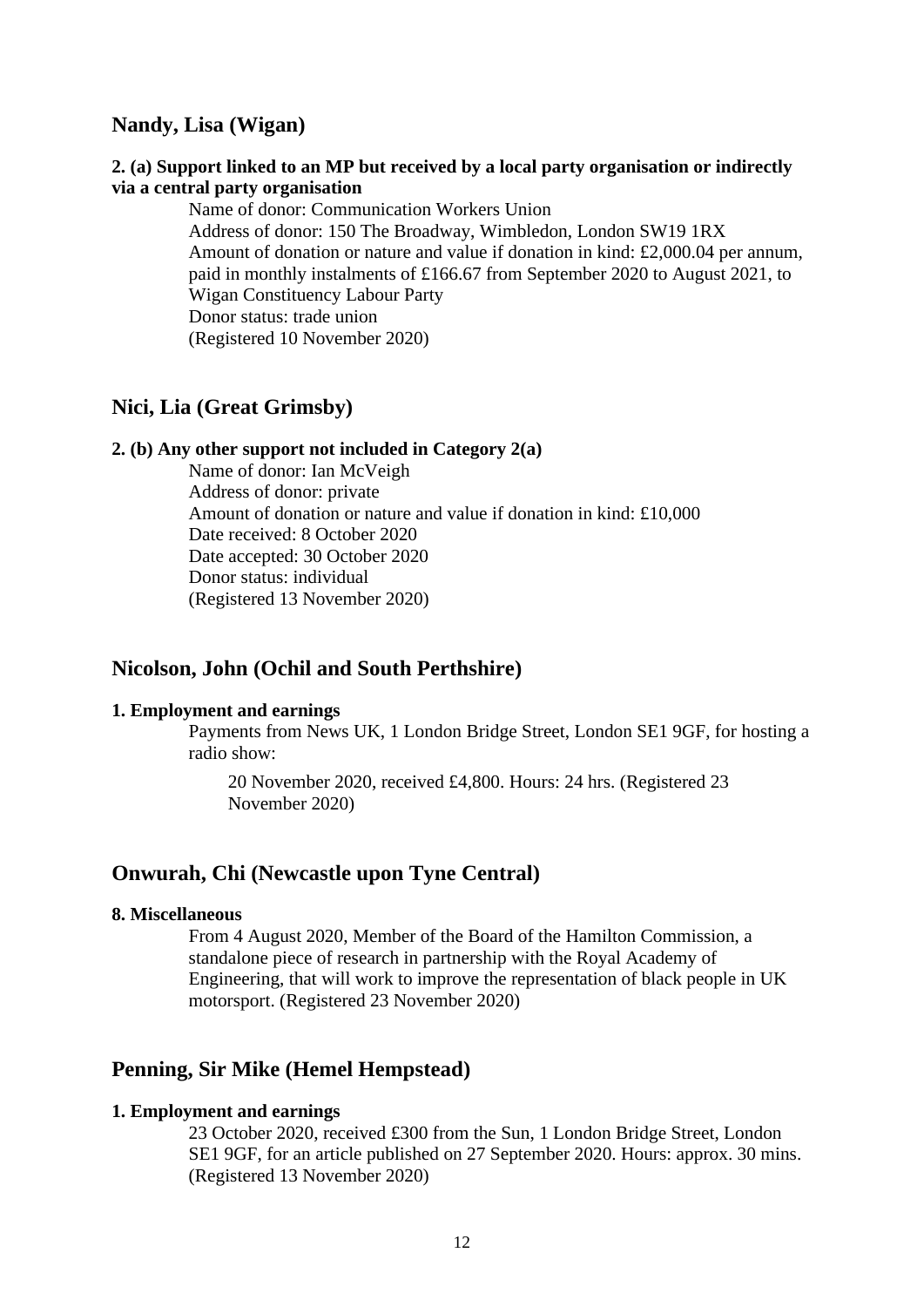# **Percy, Andrew (Brigg and Goole)**

#### **1. Employment and earnings**

From 20 June 2019, member of the Advisory Board for Cumberland Strategies, formerly Maple Leaf Strategies, a government relations and public opinion research company, of 151 Bloor Street W, Suite 455, Toronto, Ontario, Canada, M5S 1S4. I provide strategic advice particularly on UK/EU relations, politics and trade policy, and support business growth. I receive 900USD (about £710) each month, to be paid quarterly, and commission on any business referrals. Hours: expected to be no more than 8 hrs a month. (Registered 28 June 2019; updated 12 November 2020)

# **Phillipson, Bridget (Houghton and Sunderland South)**

### **1. Employment and earnings**

Payments from Savanta ComRes, 3 Melville Street, Edinburgh EH3 7PE, for completing opinion surveys. All fees paid direct to Houghton and Sunderland South Constituency Labour Party:

Payment of £75 expected for a survey completed on 16 November 2020. Hours: 15 mins. (Registered 16 November 2020)

# **Pursglove, Tom (Corby)**

### **8. Miscellaneous**

From 16 October 2020, Director of the Policy Research Unit Ltd (PRU), a not-forprofit pooled research service which assists Conservative MPs with their Parliamentary duties. This is an unpaid role. (Registered 12 November 2020)

# **Qureshi, Yasmin (Bolton South East)**

#### **1. Employment and earnings**

Payments from YouGov, 50 Featherstone Street, London EC1Y 8RT, for surveys: 28 October 2020, received £100. Hours: 1 hr. (Registered 16 November 2020)

# **Ribeiro-Addy, Bell (Streatham)**

### **1. Employment and earnings**

12 November 2020, received £450 from Fleishman Hillard Fishburn, Bankside 3, 90-100 Southwark Street, London SE1 0SW, for speaking on a panel. Hours: 1.5 hrs. (Registered 19 November 2020)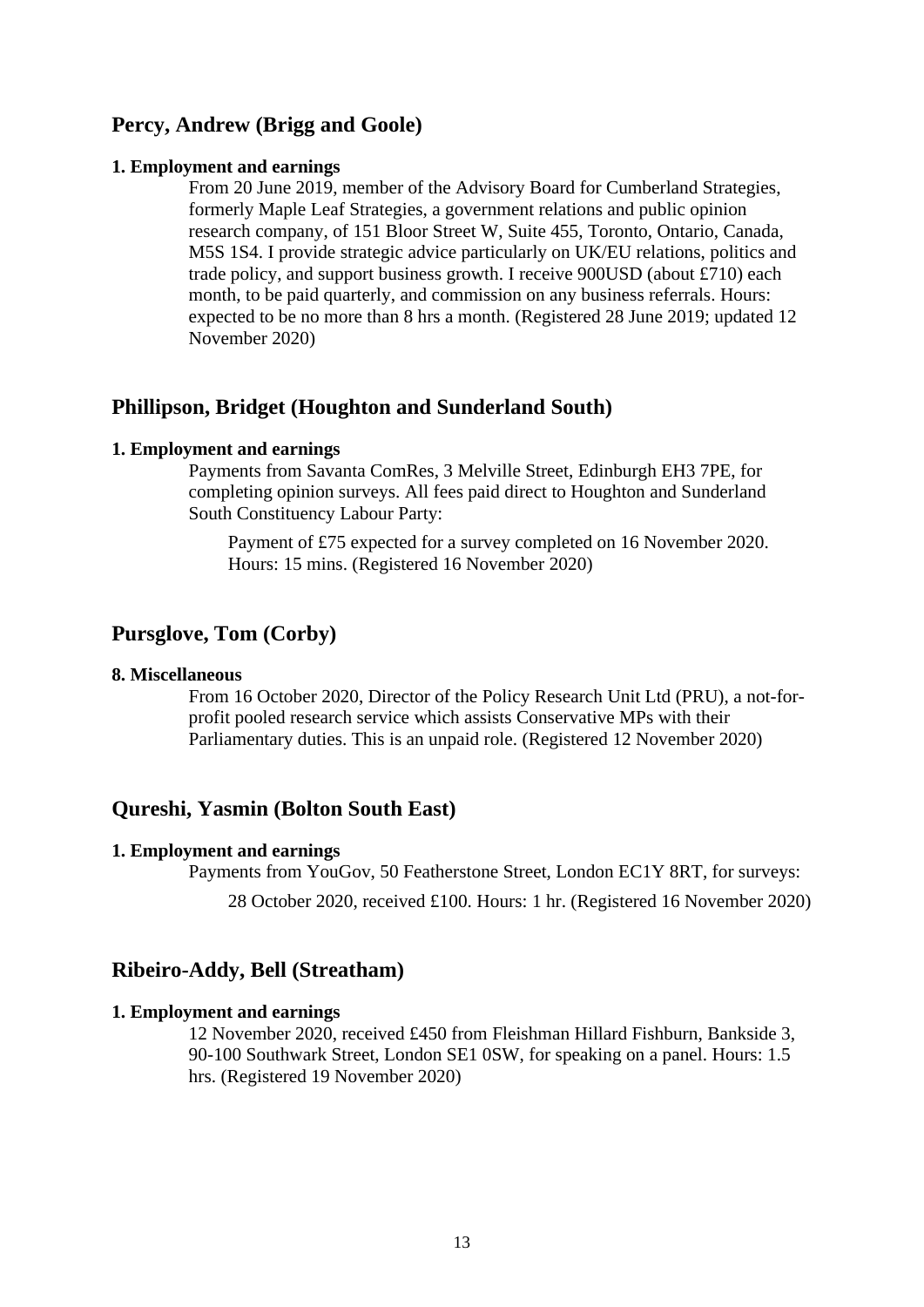# **Simmonds, David (Ruislip, Northwood and Pinner)**

#### **1. Employment and earnings**

Payments from YouGov, 50 Featherstone St, London EC1Y 8RT, for completing opinion polls:

28 October 2020, received £100. Hours: approx. 1 hr. (Registered 19 November 2020)

#### **Slaughter, Andy (Hammersmith)**

#### **1. Employment and earnings**

Payments from YouGov, 50 Featherstone Street, London EC1Y 8RT, for opinion surveys. All fees paid direct to my constituency party:

28 October 2020, payment of £100. Hours: 20 mins. (Registered 23 November 2020)

# **Smith, Royston (Southampton, Itchen)**

### **1. Employment and earnings**

Payments from Barker Mill Estates, Longdown, Marchwood SO40 4UH, for consultancy services:

27 October 2020, £6,000 received for the period 1 May 2020 – 31 July 2020. Hours: 30 hrs (10 hrs per month). (Registered 16 November 2020)

Payments from YouGov, 50 Featherstone Street, London EC1Y 8RT, for completing opinion surveys. All fees donated to local charities:

23 October 2020, payment of £60 for October 2020 Survey. Hours: 20 mins. (Registered 13 November 2020)

# **Stafford, Alexander (Rother Valley)**

#### **1. Employment and earnings**

Payments from YouGov plc, 50 Featherstone St, London EC1Y 8RT, for opinion surveys:

11 September 2020, received £100. Hours: 30 mins. (Registered 23 November 2020)

Payments from from Savanta ComRes, 3 Melville Street, Edinburgh EH3 7PE, for opinion surveys:

18 September 2020, received £75. Hours: 30 mins. (Registered 23 November 2020)

28 October 2020, received £75. Hours: 30 mins. (Registered 23 November 2020)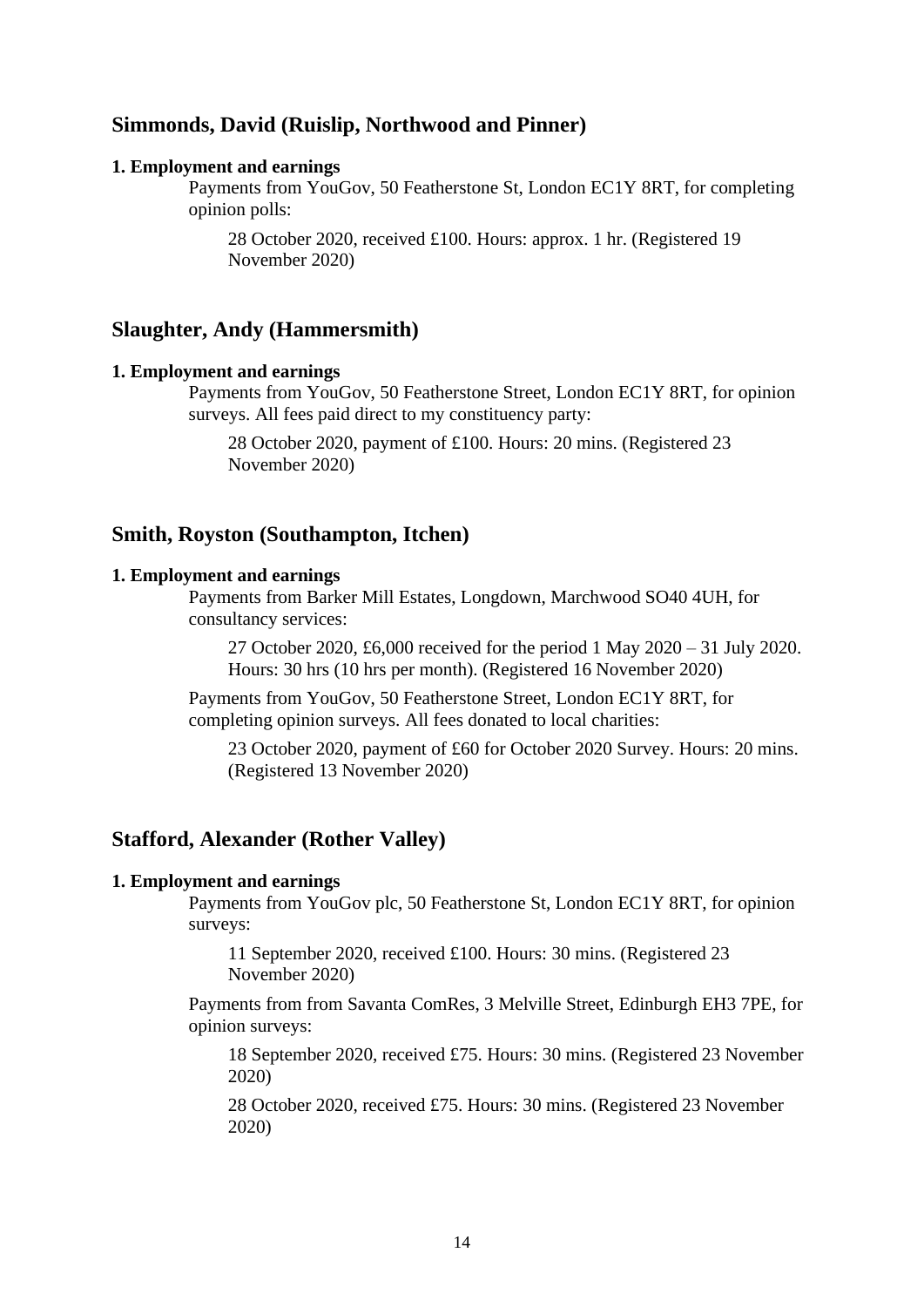9 September 2020, received £250 from Ipsos Mori, 3 Thomas More Square, London E1W 1YW, for an opinion survey. Hours: 30 mins. (Registered 23 November 2020)

# **Swayne, Sir Desmond (New Forest West)**

#### **1. Employment and earnings**

Fees from Savanta ComRes, 4 Millbank, London SW1P 3JA, paid direct to charity:

19 November 2020, payment of £75 for a survey completed on 8 October 2020. Hours: 30 mins. (Registered 19 November 2020)

Fees from Ipsos MORI, 3 Thomas More Square, London E1W 1YW, paid direct to charity:

16 November 2020, payment of £250 for a survey on 3 November 2020. Hours: 1 hr. (Registered 19 November 2020)

# **Thomas-Symonds, Nick (Torfaen)**

#### **1. Employment and earnings**

Payments received via The Wylie Agency (UK) Ltd, 17 Bedford Square, London WC1B 3JA:

9 November 2020, received royalties of £502.08 exclusive of VAT from Bloomsbury Publishing PLC, 50 Bedford Square, London WC1B 3DB, for books written before entering Parliament. Hours: no additional hours. (Registered 13 November 2020)

## **Trickett, Jon (Hemsworth)**

# **2. (a) Support linked to an MP but received by a local party organisation or indirectly via a central party organisation**

Name of donor: Communication Workers' Union Address of donor: 150 The Broadway, Wimbledon SW19 1RX Amount of donation or nature and value if donation in kind: £2,000 in monthly instalments of £166.67 between October 2020 and September 2021 Donor status: trade union (Registered 11 November 2020)

# **Webbe, Claudia (Leicester East)**

### **1. Employment and earnings**

Payments from Tradewins UK Ltd (marketing) (now known as Inspire Field Marketing Ltd) 3 Elm Court, Meriden Business Park, Copse Drive, Coventry CV5 9RG, for field marketing:

31 January 2020, received final payment of £1,068.73. Hours: none since my election to Parliament. (Registered 10 November 2020)